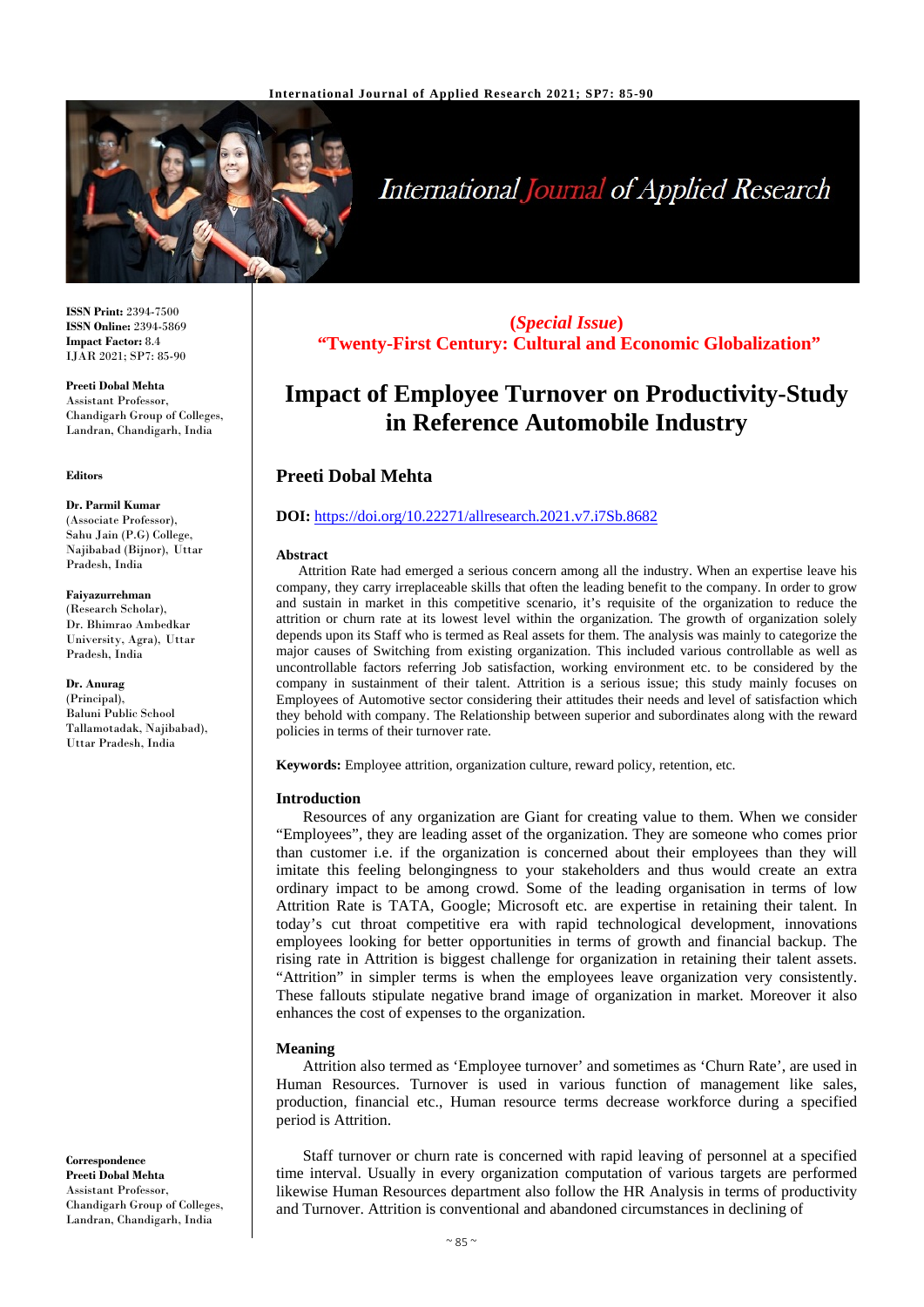employees due to Retirement, any kind of physical issue or any personal reason. These reductions may lead to various regularity insides the organization that indicates revival of policies. Transition to new job may have different perception depending upon condition for employees. Some employees are maximum number of switching of job throughout their career. There are two types of attrition.



**Voluntary attrition:** when an employee leave the organization due to unfavourable working condition that could be inadequate working or problems is with relocation, person had higher career growth planning, compensation is adequate, person not satisfied with working culture. These are controllable factors.

Sometimes there are uncontrollable factors like recent trends due to Corona virus all over the world is pandemic and organization are bound to revise their deduction among workforce.

**Involuntary attrition:** Involuntary turnover is implemented by company, example, when an organization asked their workforce due to lack of performance, downsizing of their organization. Involuntary attrition also includes physical illness, death of employee as well as retirement for their reduction. These are uncontrollable in nature.

The major difference also include functional in differentiation dysfunctional voluntary attrition. Dysfunctional churn rate is very dangerous for company when the expertise employees leave the company and it's difficult to acquire the replacement, Leaving of female staff or any specified group, also leads to increase their replacement cost bearded by the company. On the contrary, functional attrition is still bearable by the organization. This usually include non-performer who leaves the organisation and company can enrich good replacement in their place. Usually now there is trend of Exist Interview that provide left employee database that is useful for revision or improvement in lacking area by HR Team.

#### **Objectives of the study**

- Analysis of determinants resulting attrition of employees at various level.
- To study the factors that concern for Employee Retention.
- To analyse influence of retention techniques in development of employees and effect on employee turnover.

## **Statement of the problem**

The study focuses on the various dynamics like monetary benefits, Senior-Junior relationship, employee involvement, growth opportunities, fair performance appraisals, working environment, recognition, suggestions

by staff member, through which analysis of factors that leads to attrition at various level and the ways member can be retained.

## **Scope of the study**

The study is confined to employees of Automotive Industry of north Region. The outcome of study was helpful in acquiring some vital Recommendation to overcome with churn rate.

#### **Research methodology**

The study is based on descriptive research in elaborating the present scenario in relation to employee turnover. Questionnaire technique is used for sample collection with help of Google form. Employees are working in various (OEM) Automotive industries from north region.

#### **Limitation of the study**

- Due to time constraint only 60 employees being considered for sample.
- Lack of the interest among employees in reference the study some lead limitation, some respondent prejudice.

#### **Review of literature**

The study is emphasised on Attrition & Retention in IT industry and the factors that were responsible for leaving the employees. The study conducted over 456 employees of IT sector considering issues with two attributes voluntary and involuntary Attrition. The Hypothesis was Environmental, Behavioural factors, Training & development, Job specific etc. In this research Voluntary attrition is when employee got any good opportunity to switch from organisation, whereas involuntary attrition is termination of employee due to lacking in productivity. The study concluded that flexibility in working hours, improvement in Training and development, job life span rewards system etc. are needed to be more reframed with considering employees potential, Like wise voluntary Attrition is more emphasis on Behavioural attributes which the HR manager require appropriate strategies to foster the satisfaction level among employees for minimal employee turnover. (N. Bharathi, Dr. P. Paramashivaiah).

The study was concerned with the Reason of employees' attrition and the strategies implemented to retain them. The study was conducted manufacturing industry with sample size of 120 employees. The variables were compensation, growth opportunities, working environment, participation in management. The major finding were the strategies for retaining the employees exigent to be amended considering with various stated variable. The training facilities inside the organization were having disparity in terms skill. Therefore, more training programmes along with the benefits for employees to motivate them towards the organization were to be adopted. (N. Silpa).

Employees turnover cost affect the business in terms of expenses as well as the brand recognition**.** The study conducted on randomly selected Manufacturing plants located in south eastern America majorly based on job satisfaction, job embeddedness, employee turnover intention. The study concluded that there is substantial relationship between Job satisfaction and Job Embeddedness. The more initiatives by organization in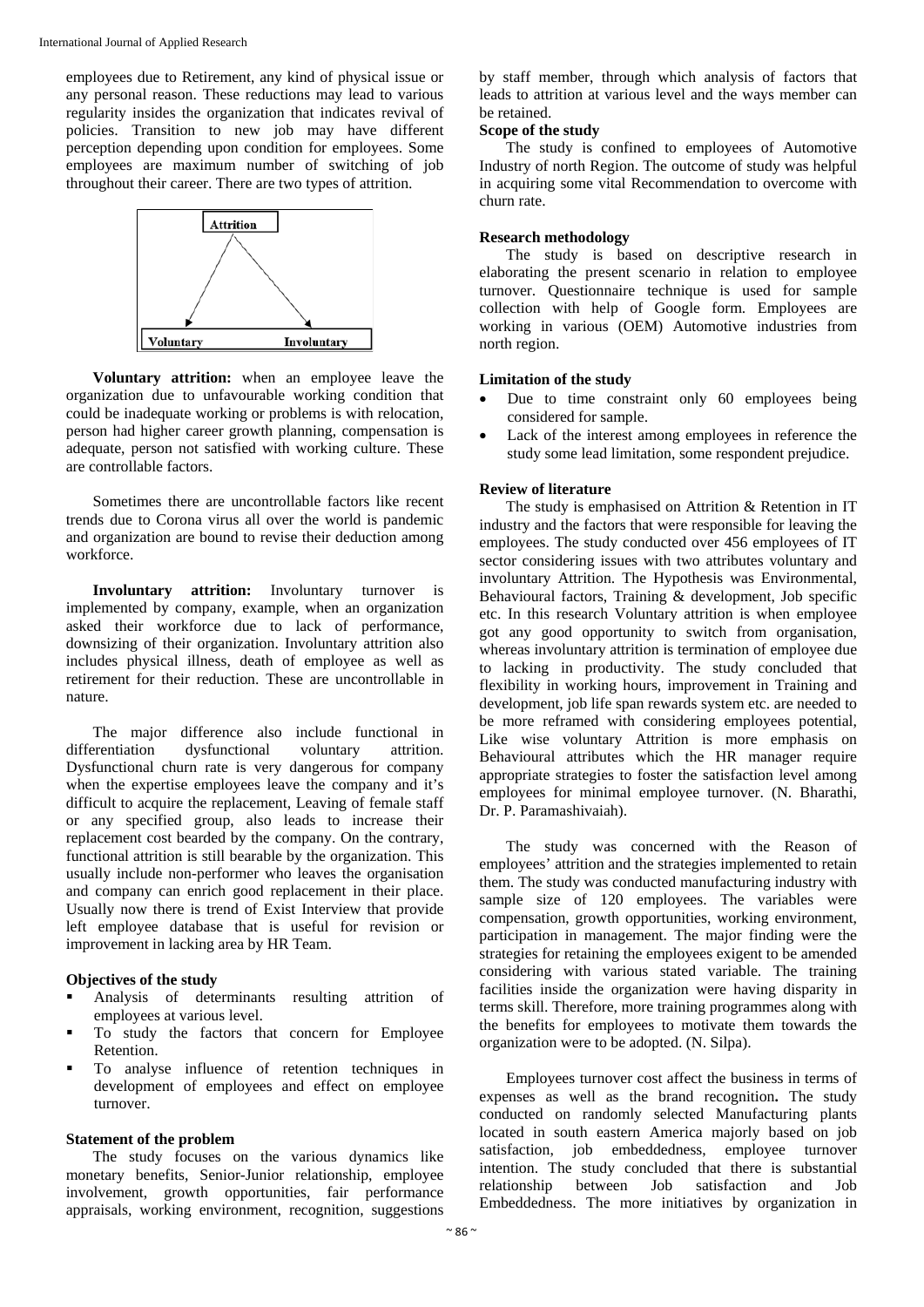terms of embeddedness result in low attrition rate and significant results in job satisfaction among employees. Thus, the chances of leaving organization decreases. (Angie R. Skelton, Deborah Nattress and Rocky J. Dwyer).

Another study conducted over hospitality industry in USA with sample size of 500 managers that focuses on analysis of annual employee turnover and majorly the reason for leaving of workforce. The major findings concluded that internal growth opportunities and team work to be appreciated. For gaining loyalty from employees the need recognitions and rewards this area also required to be improved. Flexibility in working hours is a major factor in enhancing their worthiness within the organization. (Catherine M. Gustafson).

The study conducted over the academicians of 10 universities in South Africa with sample size of 255 Respondents. The study reveals that Interpersonal relationship plays a vital role in retaining of the Staff in institution. Secondly Job security also equally important when it comes to retain them as good academician always generates more revenue to the organization. Likewise there Compensation also required to be upgraded with appropriate fringe benefits and allowances. Another important attribute that leads to low attrition is availability of resources like accommodation maternity benefit etc. also enhances their possibility to stay with the institution for long term. (Michael O. Samuel and Crispen Chipunza).

Another study conducted at Defence PSU considering all the function of HR at various levels of employees. As per their research, there is no quick solution of reduction in turnover. it all depends upon the organization goal in reference to achievement of individual goals. The major findings concluded as support from seniors, flexibility in working hours, treating them as family will. Somehow would be able to overcome with the Churn rate, (Ruchira Dobhal, Dr Akankssha Nigam).

#### **Reason for employee turnover**

- **1. Overburden with Work:** Several researches revealed that employees are over burden with work. They believe that officials' hours are not sufficient in completing their task due to excessive work on their plates every week. When employees are asked to achieve their target in due course of overburden, this leads to stress level among employees. They feel demotivated with everyday stress that pushes them to quit from organization.
- **2. Treatment among work force:** A recent survey reports concluded that team members suffered by Misbehave from their superior. Every employee need to be treated as asset than a thing. Maximum Employees leave the job due to improper behaviour by their immediate boss. self-respect over salary is not justifies by some of personnel. All must be treated as human and asset to organization.
- **3. HR Policies are not satisfactory:** When an employee join an organization with abundance of interest and enthusiasm in terms of work. But the practices in terms of compensation, rewards and training and growth opportunities for them are not up to par. Today's generation Expectation is very high when they are

willing to be performer. In such case Employees are lacking with job continuation.

- **4. Biasness among team members** in terms of Reward policy: Employees among same level having salary issues due to psychological barrier. Discussing the benefits provided only to the peer group also leads to higher turnover as employee feels comparison when they are at same level.
- **5. Unbalanced work life:** When the employee is overburdened with work than it had adverse effect on employee health as well as emotional aspect. This cause depression, Increase in stress level, non -performance, Absenteeism etc. Every employee need to provide with a proper working so that they can balance their life as along with career.
- **6. Job satisfaction is lacking:** workforce urge for several attributes from organization in terms of his performance. Sometimes due to inadequate salary, poor appraisal policies, Autocratic working culture etc. forge to switch from job and increase in employee turnover.
- **7. Less career opportunities**: Employees seek for career development with growing phase within organization. Lack growth opportunities for employees' leads to inducement of searching new opportunities.
- **8. Work pressure:** Organizational stress is increasing everyday with more advancement at work required by superiors. Employees are sometimes not able to handle Work related stress and try to avoid work at times due to undue pressure.
- **9. Appreciation & recognition:** Appreciation always bring favourable results among employees in building and boosting the relationship. When the staff not recognised even after extra ordinary efforts than it also cause a reason for increase in attrition rate. Gratitude recognition are some aspects which results in developing sense of responsibility among coworkers to sustain with them. If organization is lacking than automatically talent mobility will be an issue with them.

In spite of above stated reasons or consequences there are certain elements that can be controlled at the end of organization. On the other hand certain uncontrollable factors are beyond the HR territory.

- **1. Controllable factors:** Some of the controllable factors like revision of salary in order to full fill employee needs, more Recreational activities to build Team involvement and smooth relationship between superior and subordinates, flexibility of work hours etc. are some factors that can be reframed by HR Manager in order to overcome with Talent Attrition.
- **2. Uncontrollable factors:** These are beyond the management in overcome with churn Rate.

## **Percentage analysis and interpretation**

A research without analysis and Interpretation is vague. They provide base for further analysis. Analysis of data needs to be presented in the form of tables and various charts. In thus study data is presented in the form of table and chart that was driven through the Google form questionnaire.

The size of respondent for the research is 60. Analysis is based on percentage in reference to factors leading to attrition rate.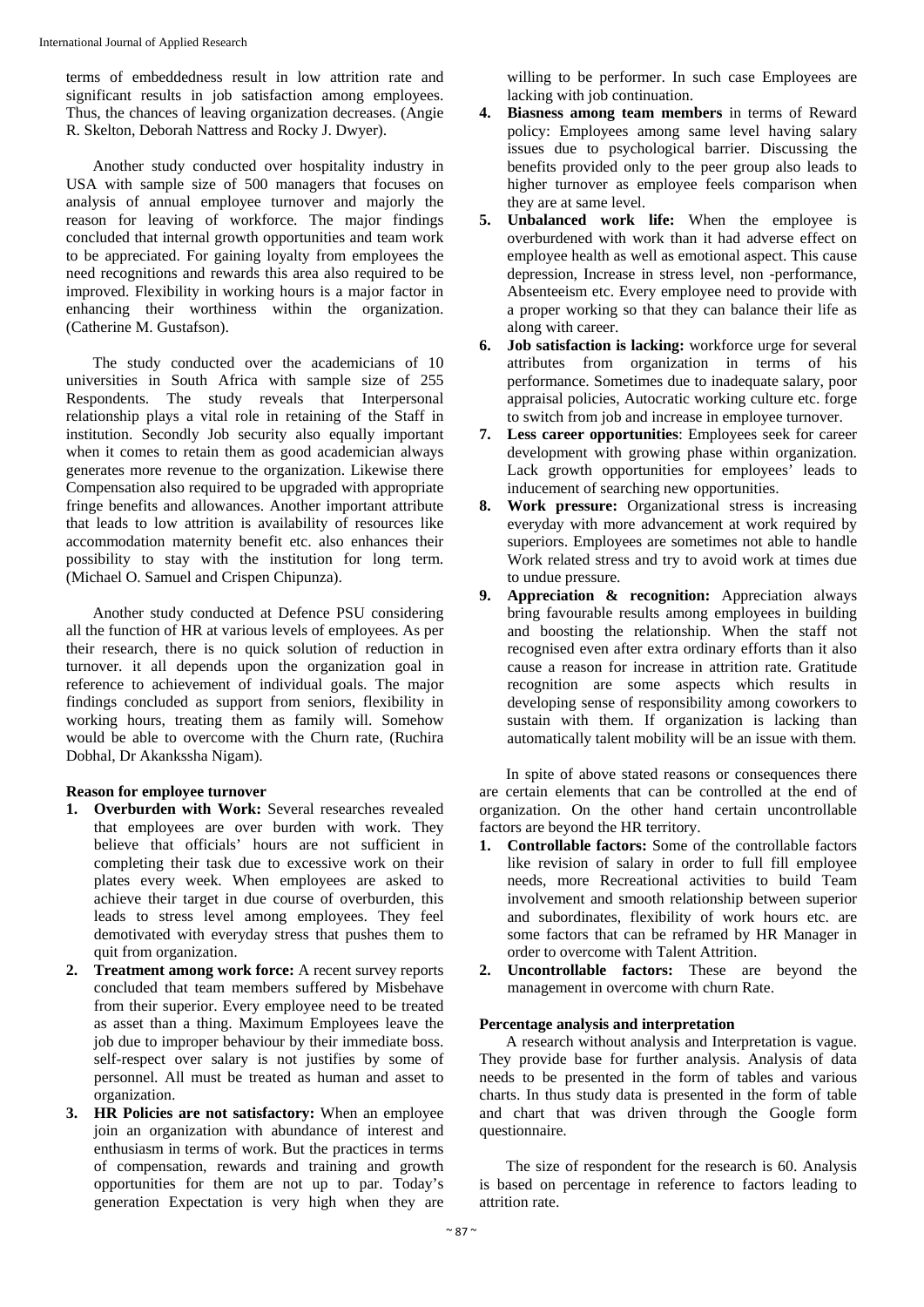The tables and chart depicts the response of employees towards the organization in reference to attrition & ways of retention.

## **Age criteria of respondents**

| Age of respondents | No of respondents |
|--------------------|-------------------|
| $18-25$ Yrs        |                   |
| 26-35 Yrs          | 29                |
| $36 - 45$ yrs      |                   |
| 46 and above       |                   |

• Respondents were asked for the opinion that whether Employee retention helps the development of organization?

| <b>Particulars</b> | No of respondents |
|--------------------|-------------------|
| Never              |                   |
| sometimes          |                   |
| most of the times  | 33                |
| all the times      | ′ 1               |



**Interpretation:** Out of 60 Respondents majority of the employees had favoured that an organization development detainment of employees plays a crucial role for creating a brand value for its development.

## **Does your company pay more attention to incentives and perks offered to you?**

| <b>Particulars</b> | No of respondents |
|--------------------|-------------------|
| Yes                |                   |
| No.                |                   |



**Interpretation:** The above table which shows that organizations are lacking in terms of extra benefits that employees deserve out of their hard work. This can be a major reason for employee attrition. The employees do not have job satisfaction in terms of perks and incentive scheme.

**You are encouraged to participate in training to improve your skills & competencies?**

| <b>Particulars</b> | No of respondents |
|--------------------|-------------------|
| Y es               |                   |
| ง∩                 |                   |



Do you get the recognition that you deserve for your performance?

| <b>Particulars</b> | No of respondents |
|--------------------|-------------------|
| Yes                |                   |
|                    |                   |



**Interpretation:** from above table the majority of respondents believe that they are not recognize doubt of labour. This can be again a reason to leave the organization.

## **What is the opinion regarding the work load?**

| <b>Particulars</b> | No of respondents |
|--------------------|-------------------|
| very high          |                   |
| High               |                   |
| average            |                   |
| .0W                |                   |

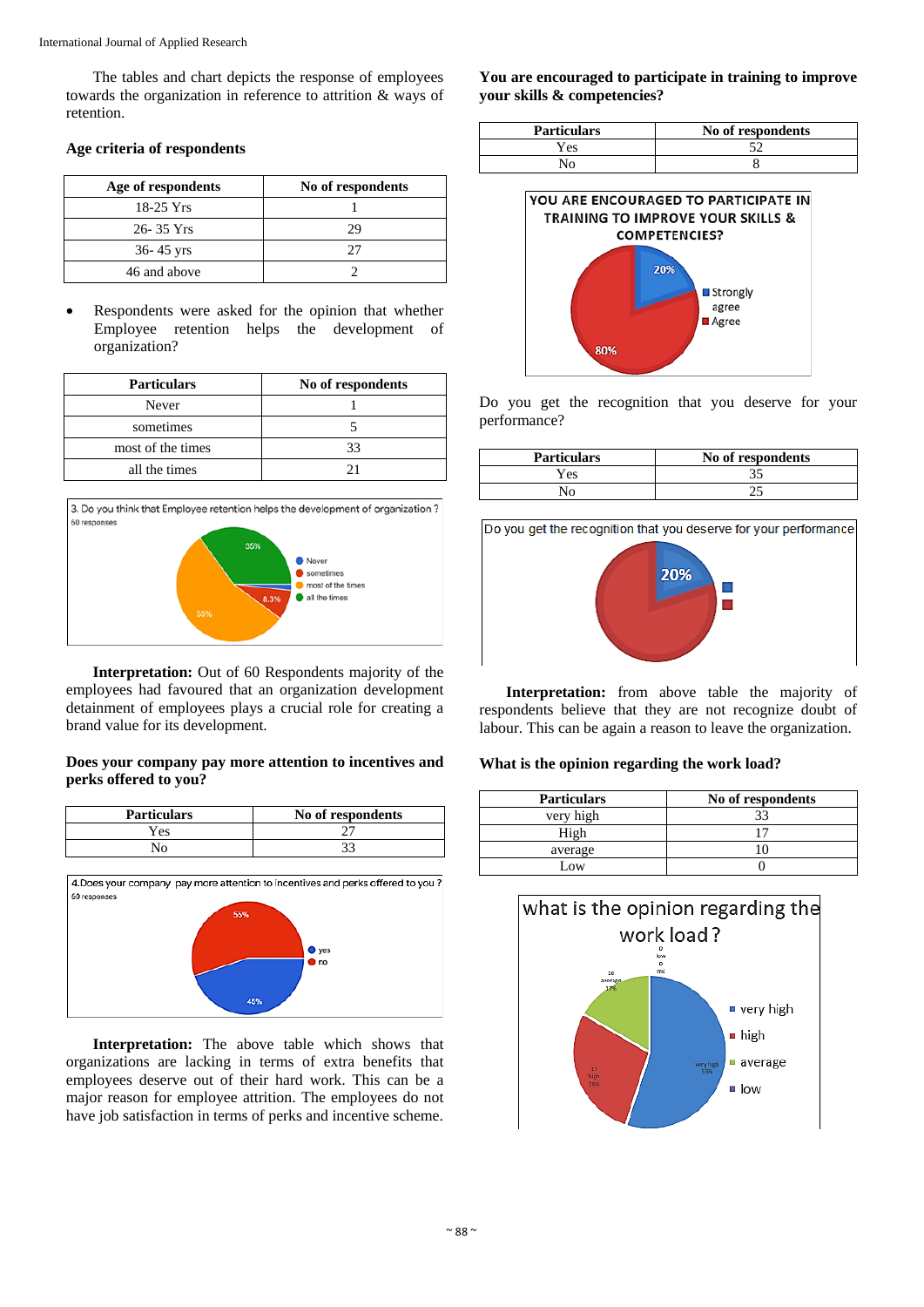**Interpretation:** Out of 60 samples, 55% of respondents have issue with the excessive work load assign to them. As per labour laws no organization is allowed to stretch working hours more than authorised by entities. But the real picture is quite different in terms of monetary benefit to the work force. It is proven that a human had certain limitation with the working potential. Therefore the workforce tends to leave the organization due to excessive work load. Thus, result is Higher of Attrition Rate.

## **Work life balance is supported by this organization?**

| <b>Particulars</b>       | No of respondents |
|--------------------------|-------------------|
| Strongly agree           |                   |
| Agree                    | 16                |
| Neutral                  |                   |
| Disagree                 |                   |
| <b>Strongly Disagree</b> |                   |



**Interpretation:** The table depicts mixed reviews of respondents with very less percentage of favouring the work life balance activities supported by organization. The percentage number is only 6.7%. Thus organization needs more to work upon these factors.

## **Do you agree that reward policy is justified as per your performance?**

| <b>Particulars</b>       | No of respondents |
|--------------------------|-------------------|
| Strongly agree           |                   |
| Agree                    |                   |
| Neutral                  |                   |
| Disagree                 |                   |
| <b>Strongly Disagree</b> |                   |

**Interpretation**: Above data represent one of the major reason for attrition or increase in employee turnover rate as major of respondents are not favouring with the Reward policies of organization. Company's need to focus what an asset to organization actually desire out of their credibility.

**What do you feel about the working environment?**

| <b>Particulars</b>         | No of respondents |
|----------------------------|-------------------|
| Highly satisfied           |                   |
| Satisfied                  |                   |
| Neutral                    |                   |
| Dissatisfied               |                   |
| <b>Highly Dissatisfied</b> |                   |



**Interpretation:** The respondents from above table (41%) are not satisfied with prevailing working condition inside the organization. The office culture always required to be positive so that every employee possess to give their best. This can be a reason of switching from job.

## **How is your relationship with your superior?**

| <b>Particulars</b>         | No of respondents |
|----------------------------|-------------------|
| Highly satisfied           | 12                |
| Satisfied                  |                   |
| Neutral                    | 28                |
| Dissatisfied               |                   |
| <b>Highly Dissatisfied</b> |                   |



**Interpretation:** Another reason of increase in attrition rate to organization is rise in stress level among Superior - Subordinate relationship. The table resulting 47% of respondents are neural that means they are not having such a cordial relationship with their seniors.

## **Conclusion**

Retention is the implementation of three major R's-Reward, Recognition, Respect. As Attrition is the major challenge, in sustaining of employees. None of the strategy will result if your Team is not satisfied in terms of monetary, Appreciation and improper working culture. Flexibility in working hours with positive working environment leads to greatest results. Employees are needed to be developed in accordance of their career upliftment. Moreover Employees engagement activities along with participation in management decision will ensure employees being a part of them. Thus it helps in ascertaining the low employee turnover.